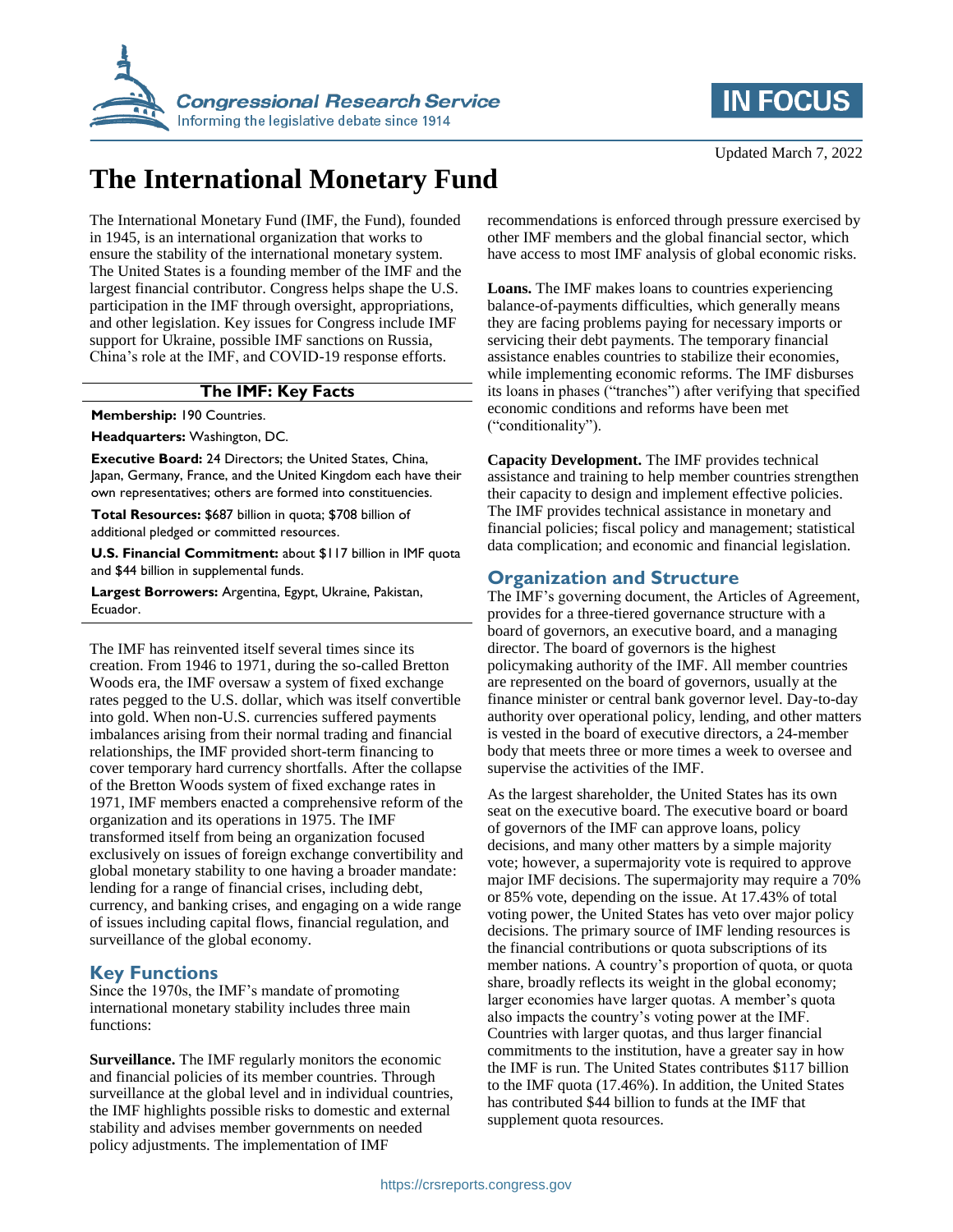As of February 11, 2022, the IMF had total lending commitments around \$239.2 billion. Argentina has the highest level of outstanding IMF financing (\$40.18 billion), 902% of its quota. Other large borrowers include: Egypt (\$19.6 billion), Ukraine (\$9.8 billion), Pakistan (\$7.84 billion) and Ecuador (\$6.86 billion).

#### **China and other Emerging Powers**

Over the past several decades, the balance of global economic power has been shifting from the United States and Europe to China and a number of other fast-developing countries. These economies account for rising shares of global GDP, manufacturing, and trade, and these shifts are driven by growing economic integration and interdependence among economies, particularly through global production and supply chains that incorporate inputs from many different countries. Related to these shifts are a significant expansion of trade and global value chains among developing countries (South-South trade). Commensurate with its larger global economic presence, China is playing a larger role at the IMF – Chinese staff now have a larger presence within the IMF, and in 2016, the IMF included the *renminbi*, China's currency, in the basket of currencies that make up the SDR.

Some U.S. officials are concerned that in addition to playing a larger role at the IMF, China may be establishing international economic institutions and pursuing financing arrangements that may be designed, in the long run, to supplant existing U.S.-led institutions. As part of a broader international economic strategy, as well as to meet a range of domestic industrial policy goals, China is investing in a range of institutions and initiatives, including the Asian Infrastructure Investment Bank (AIIB) and other international development funding mechanisms, such as the Silk Road Fund and the New Development Bank (also known as the BRICS Bank)—a collective arrangement with Brazil, Russia, India, and South Africa. China has also positioned itself as a major bilateral development lender via for infrastructure projects in developing countries.

#### **Russia's Invasion of Ukraine**

Following Russia's invasion of Ukraine in February 2022, the IMF and the World Bank issued a joint statement, noting that both institutions are working to support Ukraine directly, as well as to "assess the economic and financial impact of the conflict and refugees on other countries in the region and the world" and "provide enhanced policy, technical, and financial support to neighboring countries as needed." The IMF currently has a \$5 billion loan in place for Ukraine, which was extended through 2022. Under this program, \$2.2 billion is available between now and the end of June. The World Bank is preparing a \$3 billion package of support, starting with a fast-disbursing budget support operation for at least \$350 million. At the same time, the Ukrainian Central Bank has asked the IMF and the G-7 major economies to limit the participation of Russian (and Belorussian) representatives in their activities.

On March 3, 2022, Representative French Hill introduced H.R. 6899, *The Russia and Belarus SDR Exchange Prohibition Act*, which would deprive Russia and Belarus of emergency liquidity through the exchange of IMF special drawing rights (SDRs) and prohibit the issuance of new SDRs for the Putin and Lukashenko dictatorships.

#### **IMF's Response to the COVID-19 Pandemic**

The IMF has several emergency financing mechanism options for deploying resources in response to the Coronavirus Disease 2019 (COVID-19) pandemic. The Fund has temporarily doubled access to its emergency facilities—the Rapid Credit Facility (RCF) and Rapid Financing Instrument (RFI). These facilities allow the Fund to provide emergency assistance without the need to have a full-fledged program in place, which is a time-consuming process. According to the U.S. Treasury, in 2020, the IMF approved 36 emergency financing arrangements through the RFI, totaling \$22.1 billion, and 49 concessional emergency financing arrangements to low-income countries through the RCF, totaling \$9 billion. The IMF also extended debt service relief to 29 of its poorest and most vulnerable member countries on their IMF obligations. The IMF is seeking to increase its debt relief resources by \$1.4 billion to provide additional debt service relief.

The IMF is also seeking to triple the size of its Poverty Reduction and Growth Trust Fund (PRGT) to \$17 billion. The Fund currently has \$11.7 billion in commitments from Japan, France, the UK, Canada, and Australia. Lastly, at the behest of the G-20, the IMF agreed in August 2021 to a \$650 billion increase in Special Drawing Rights (SDRs) international reserve assets created by the IMF—and to supplement member countries' official foreign exchange reserves. Of this amount, \$275 billion went to emerging market and developing countries, including \$21 billion to low-income countries. Advanced economies sought to channel at least \$100 billion of the new SDRs allocated to them toward low-income countries. However, as of February 2022, countries have pledged only \$60 billion of the SDRs to channel to low-income countries.

### **Select Policy Issues for Congress**

Congress has a number of options for directly influencing policies including hearings to gather additional information about specific issues, directing the U.S. representatives to advocate and vote for specific policies, and/or tie U.S. financial contributions to specific institutional reforms. Possible questions for congressional consideration include

- How can the United States work within the IMF to assist Ukraine and limit Russia's engagement with the global economy?
- Has the IMF response to the COVID-19 pandemic been sufficient? Are developing countries turning to China and other borrowers instead of the IMF to finance their COVID-19 response efforts? If so, why?
- How should the United States seek to influence the IMF's engagement with China as China's role in the global economy continues to increase?

**Martin A. Weiss**, Specialist in International Trade and Finance